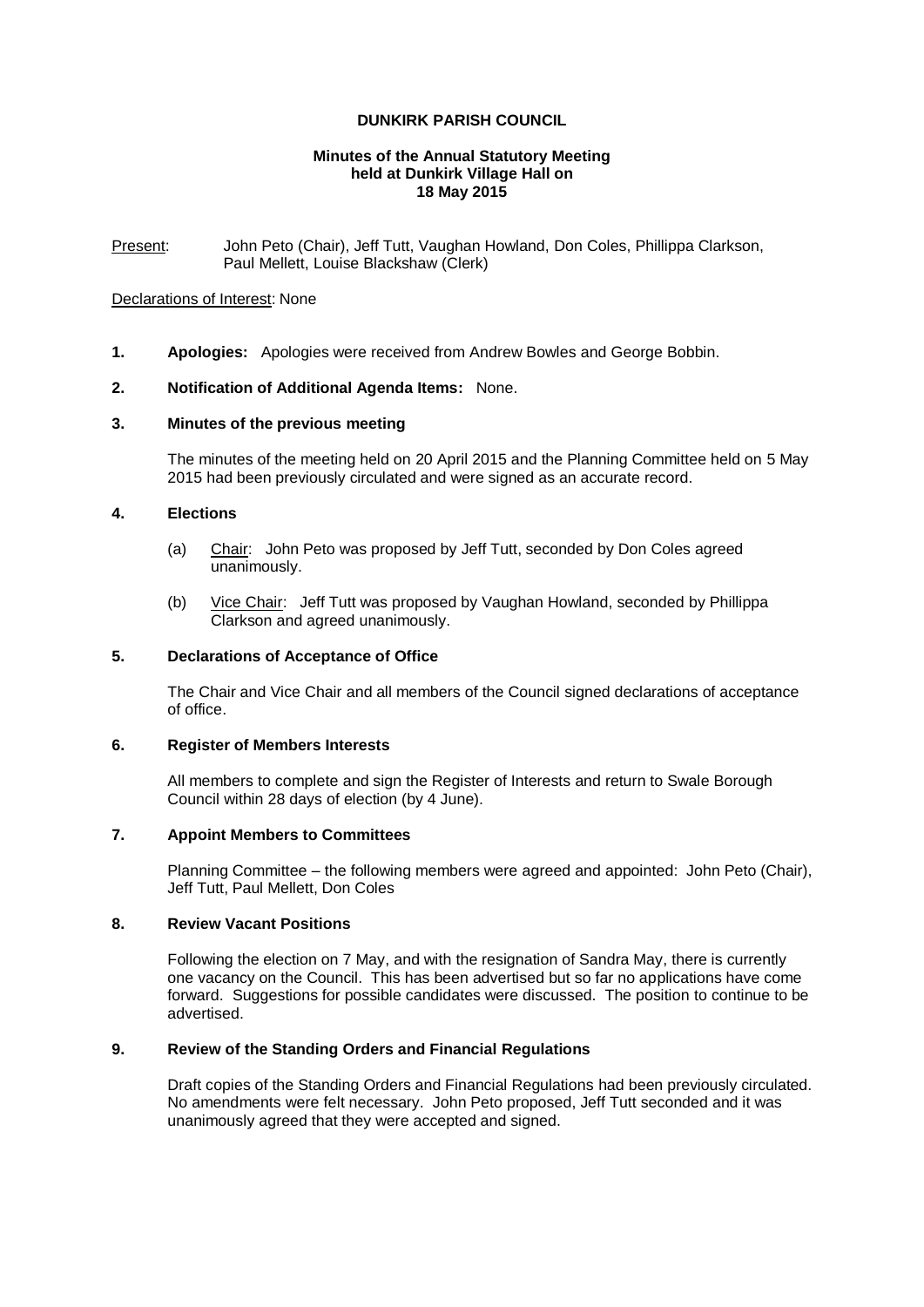# **10. Reports from the previous Council meeting**

Village Sign: Phillippa Clarkson tabled an amended design. Subject to a few minor tweaks, the design was unanimously agreed. Three quotes to supply the sign to be obtained.

Dawes Road: KCC Highways had been in touch to report that their consultant has produced a document of their findings of the geotechnical survey they recently carried out and KCC are looking at the implications of this. The cost of the proposed scheme is very expensive. They are putting together a report to a senior team within KCC to propose the scheme goes forward and asked for the parish council's comments outlining the effects of the current closure on those within the parish who are affected. It was strongly felt that the road should be kept open (it was in fact raised by parishioners at the Annual Parish meeting which took place immediately before this meeting). The route is well used by locals as a route through to Canterbury. There is also a farm and nursery nearby employing 5/6 people where access has become difficult. It was felt that Hernhill and Boughton Parish Councils ought to be asked for their opinion as well. The clerk to pass these comments onto KCC and also confirm that members of the Council would be willing to attend a site meeting to discuss further.

Proposed Yellow Lines opposite Woodmans Hall: a site meeting had taken place with representatives from Swale Borough Council, KCC, Stagecoach, Dunkirk and Boughton parish councils. KCC opinion was that the parked vehicles were not a safety critical issue and therefore they would not fund yellow lines. The parish councils could pursue this if they were prepared to fund the cost. Agreed to defer to the next meeting and also discuss with Boughton PC.

Steps from Staplestreet to Boughton Hill Bus Stop: These have now been repaired following a site meeting with Gary Gibbs.

Bus Shelters: Don Coles will get ivy cut back. Vaughan Howland to get a quote for removal of asbestos roof and replacement roof.

Property Marking Initiative: Information had been received from the Police regarding the UV pens. Phillippa Clarkson is establishing the exact cost to include the bag and stickers. Wording for the leaflets to go with the pens to be agreed. Also waiting to hear whether the neighbouring parish also want to be involved in the initiative.

## **11. Planning**

- (a) Receive decisions: None
- (b) Consider applications: 15/503078/FULL - Two storey side extension - 10 Woodside. No objection.

# **12. Finance**

- (a) Consider annual statement of accounts: The annual statement of accounts had been previously circulated and was approved.
- (b) Consider Annual Audit Return: The Annual Audit Return was considered. The accounting statements and the annual governance statement were approved and signed.
- (c) Approve Payments: The following payments were approved.

| Cheque no.1139   HMRC        |     | l PAYE for Clerk               | £87.60  |
|------------------------------|-----|--------------------------------|---------|
| Cheque no.1140   L Blackshaw |     | Clerk wages & office allowance | £370.24 |
| <b>DDR</b>                   | EDF | Electricity Bill               | £249.67 |
| $\tau$ otal                  |     |                                | £707.51 |